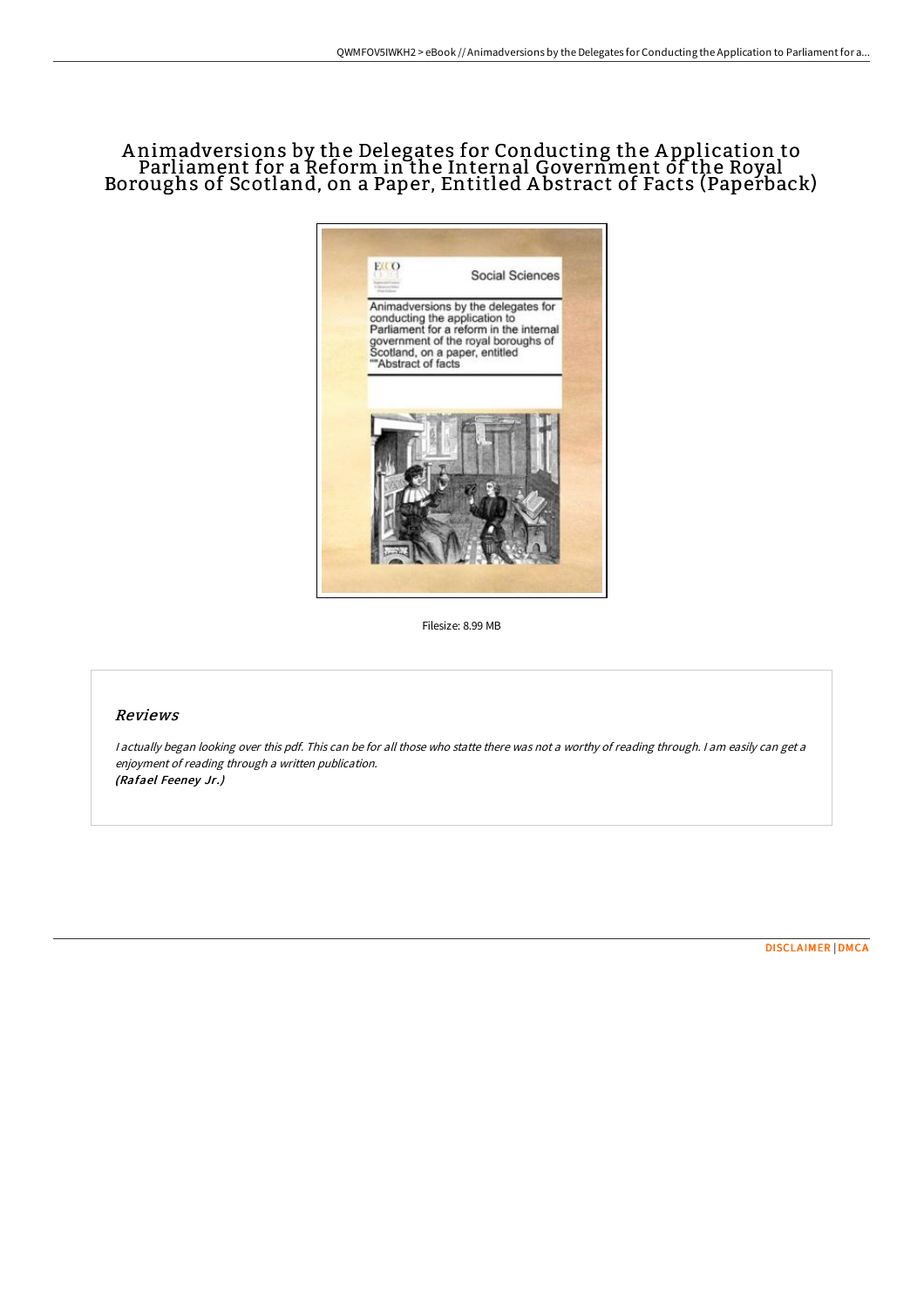### ANIMADVERSIONS BY THE DELEGATES FOR CONDUCTING THE APPLICATION TO PARLIAMENT FOR A REFORM IN THE INTERNAL GOVERNMENT OF THE ROYAL BOROUGHS OF SCOTLAND, ON A PAPER, ENTITLED ABSTRACT OF FACTS (PAPERBACK)



Gale Ecco, Print Editions, United States, 2010. Paperback. Condition: New. Language: English . Brand New Book \*\*\*\*\* Print on Demand \*\*\*\*\*.The 18th century was a wealth of knowledge, exploration and rapidly growing technology and expanding record-keeping made possible by advances in the printing press. In its determination to preserve the century of revolution, Gale initiated a revolution of its own: digitization of epic proportions to preserve these invaluable works in the largest archive of its kind. Now for the first time these high-quality digital copies of original 18th century manuscripts are available in print, making them highly accessible to libraries, undergraduate students, and independent scholars.Delve into what it was like to live during the eighteenth century by reading the first-hand accounts of everyday people, including city dwellers and farmers, businessmen and bankers, artisans and merchants, artists and their patrons, politicians and their constituents. Original texts make the American, French, and Industrial revolutions vividly contemporary.++++The below data was compiled from various identification fields in the bibliographic record of this title. This data is provided as an additional tool in helping to insure edition identification: ++++Bodleian Library (Oxford)N031791Drophead title. With a final advertisement leaf.[London, 1788] 56, [2]p.; 8.

 $\mathbb{R}$ Read Animadver sions by the Delegates for Conducting the Application to Parliament for a Reform in the Internal [Government](http://www.bookdirs.com/animadversions-by-the-delegates-for-conducting-t.html) of the Royal Boroughs of Scotland, on a Paper, Entitled Abstract of Facts (Paperback) Online **D** Download PDF Animadversions by the Delegates for Conducting the Application to Parliament for a Reform in the Internal [Government](http://www.bookdirs.com/animadversions-by-the-delegates-for-conducting-t.html) of the Royal Boroughs of Scotland, on a Paper, Entitled Abstract of Facts (Paperback)